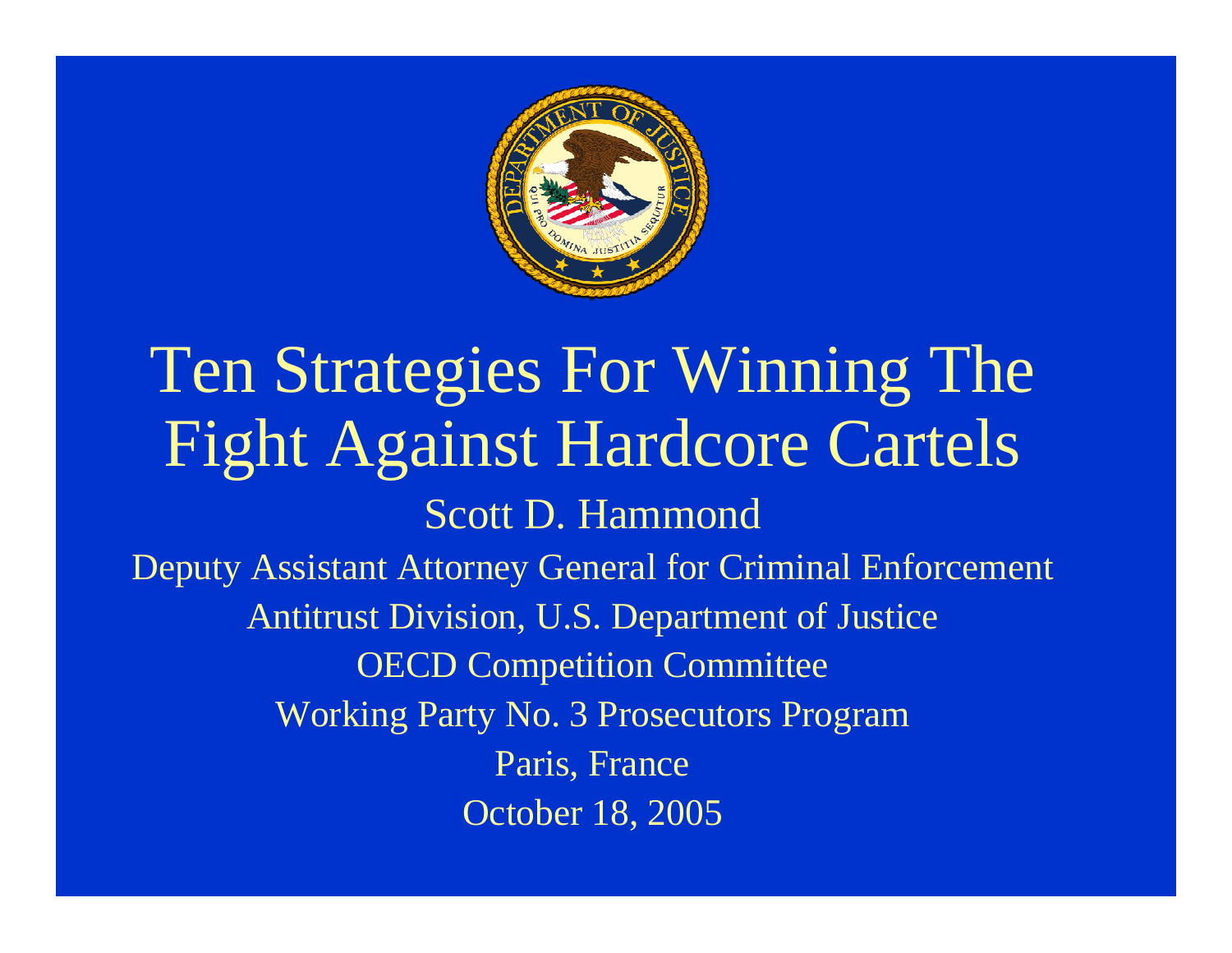1: Dedicate Sufficient Resources to Make Anti-cartel Enforcement a Top Priority

- Detection and prosecution of hard core cartels is the highest priority of USDOJ Antitrust Division
- Dedicated Cartel Units
- Trained Investigators
- Support proactive outreach efforts to assist in the detection of hard core cartels

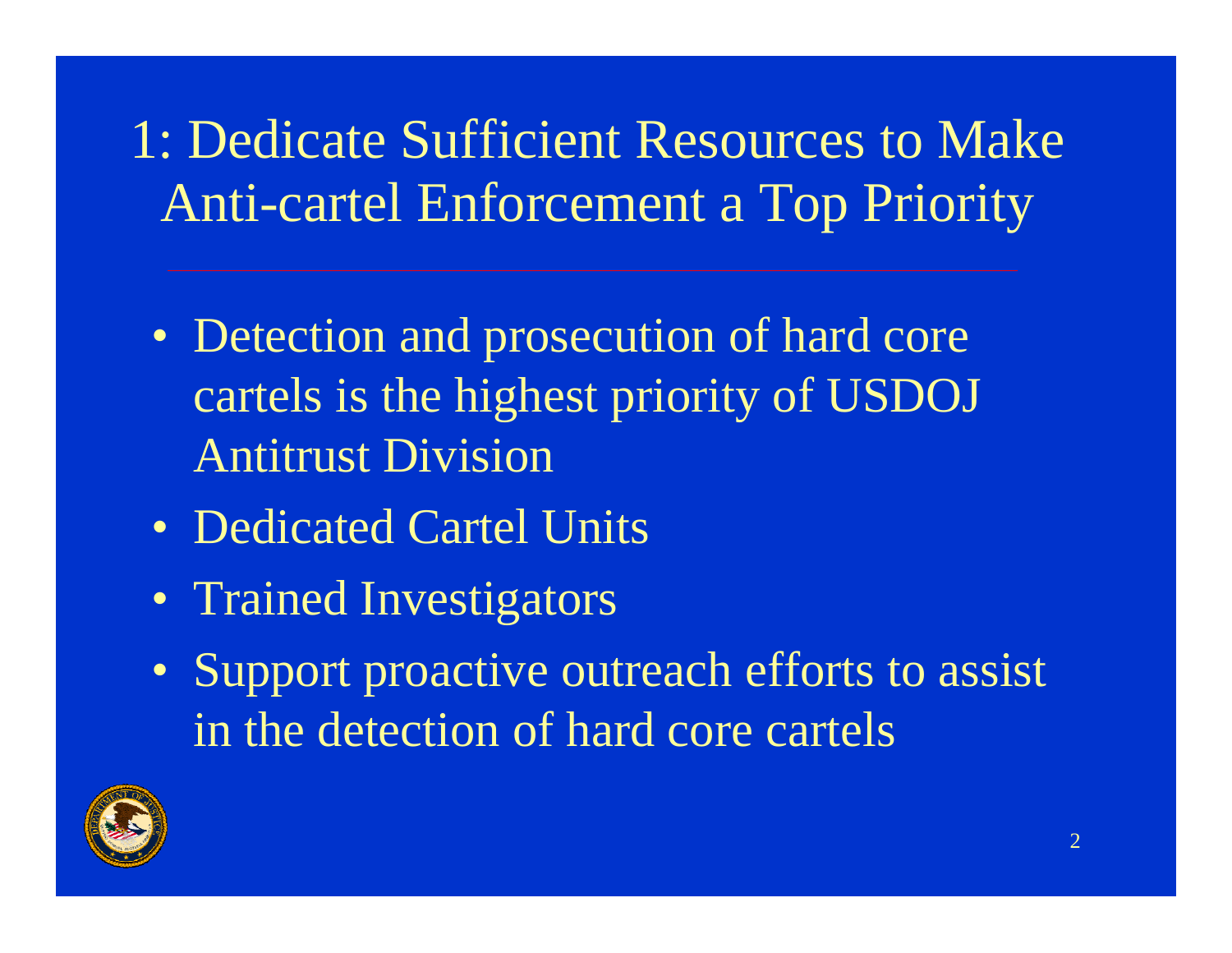#### 2: Treat Hard Core Cartels As Crimes, And Cartel Members As Criminals

- In our experience, individual accountability through the imposition of jail sentences is the single greatest deterrent.
- We have recently discovered numerous cartels that violated competition laws around the world but chose not to extend cartel activity to U.S. market, because they feared U.S. detection and sanctions.
- The risk of under-punishment is that cartels will target your businesses and consumers.



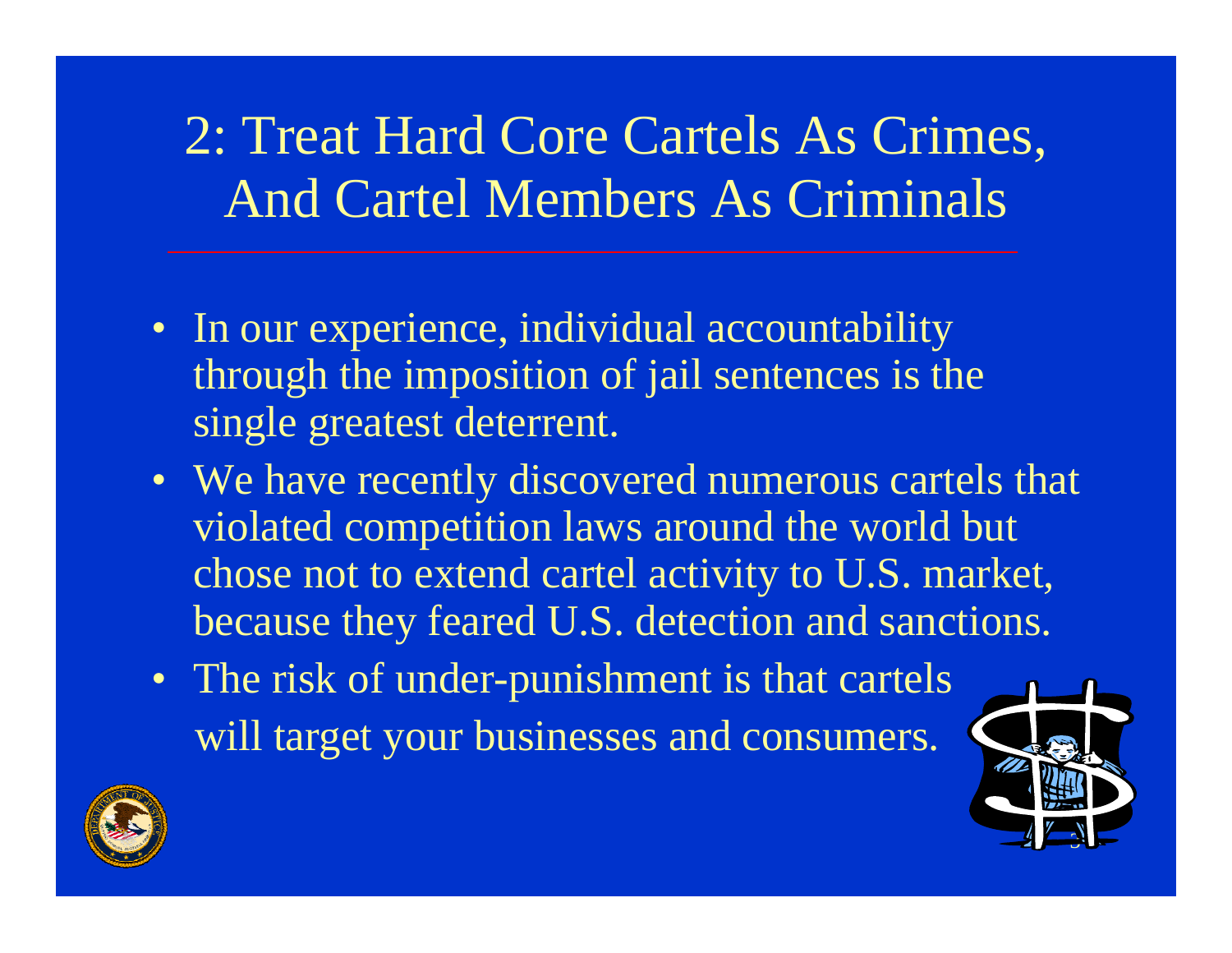## 3: Use All Available Criminal Investigative Tools

- Search Warrants
- Use of Informants
- Consensual Monitoring / Wiretap Authority
- International Cooperation Agreements
- INTERPOL Red Notices / Border Watches
- Extradition

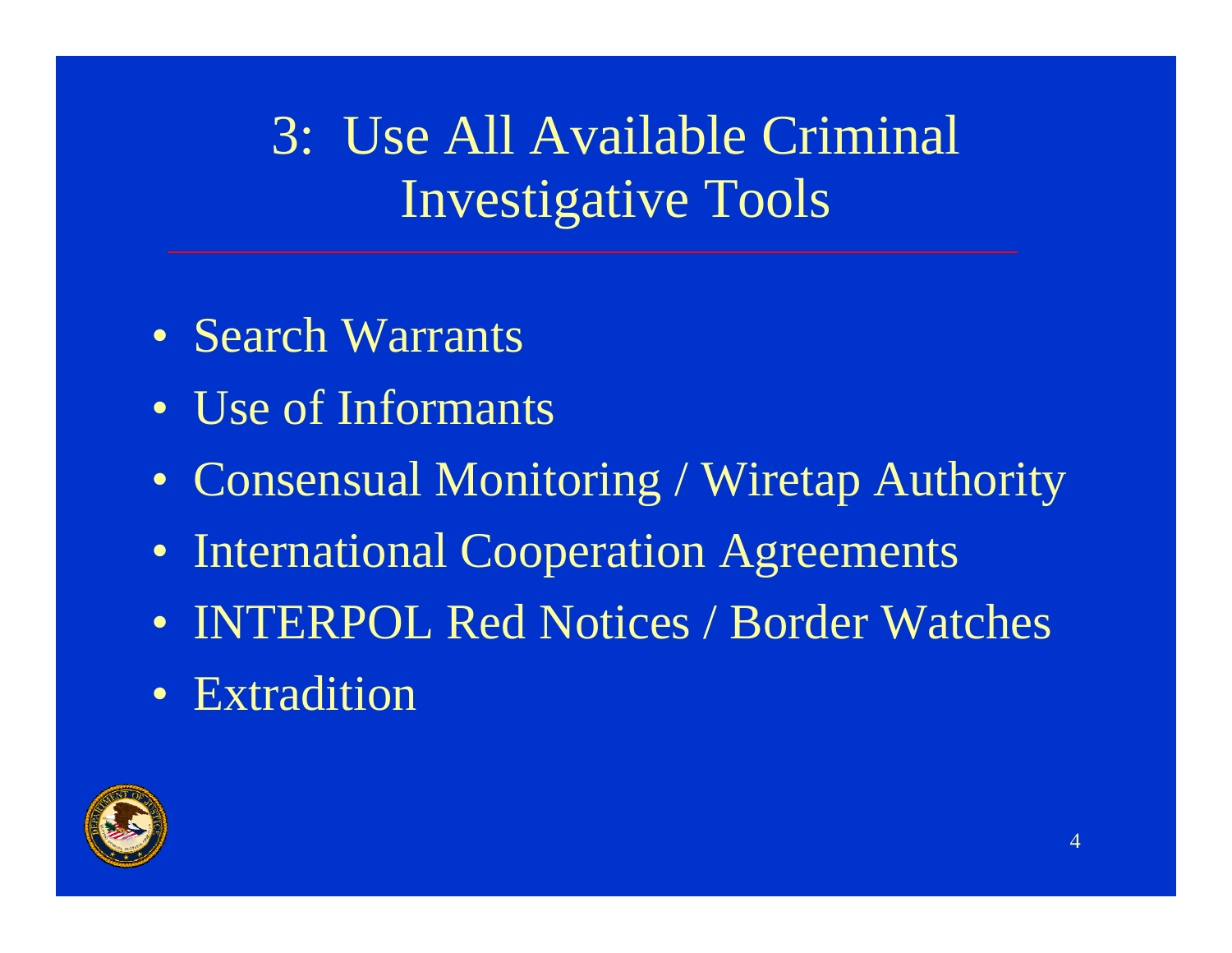## 4: Use Trained Investigators to Obtain Sworn Witness Statements

- $\bullet$  When No "Hot Documents" Are Uncovered by Investigators — a Frequent Event As Increased Deterrence Will Cause Cartels to Become More Sophisticated — Individual Admissions Are Needed to Prove Existence of Cartels
- The Ability to Compel Testimony Under Oath and Under Penalty of Perjury Is an Invaluable Tool
- Use Investigators Trained in Interviewing



*You Can't Catch a Thief With an Economist* 

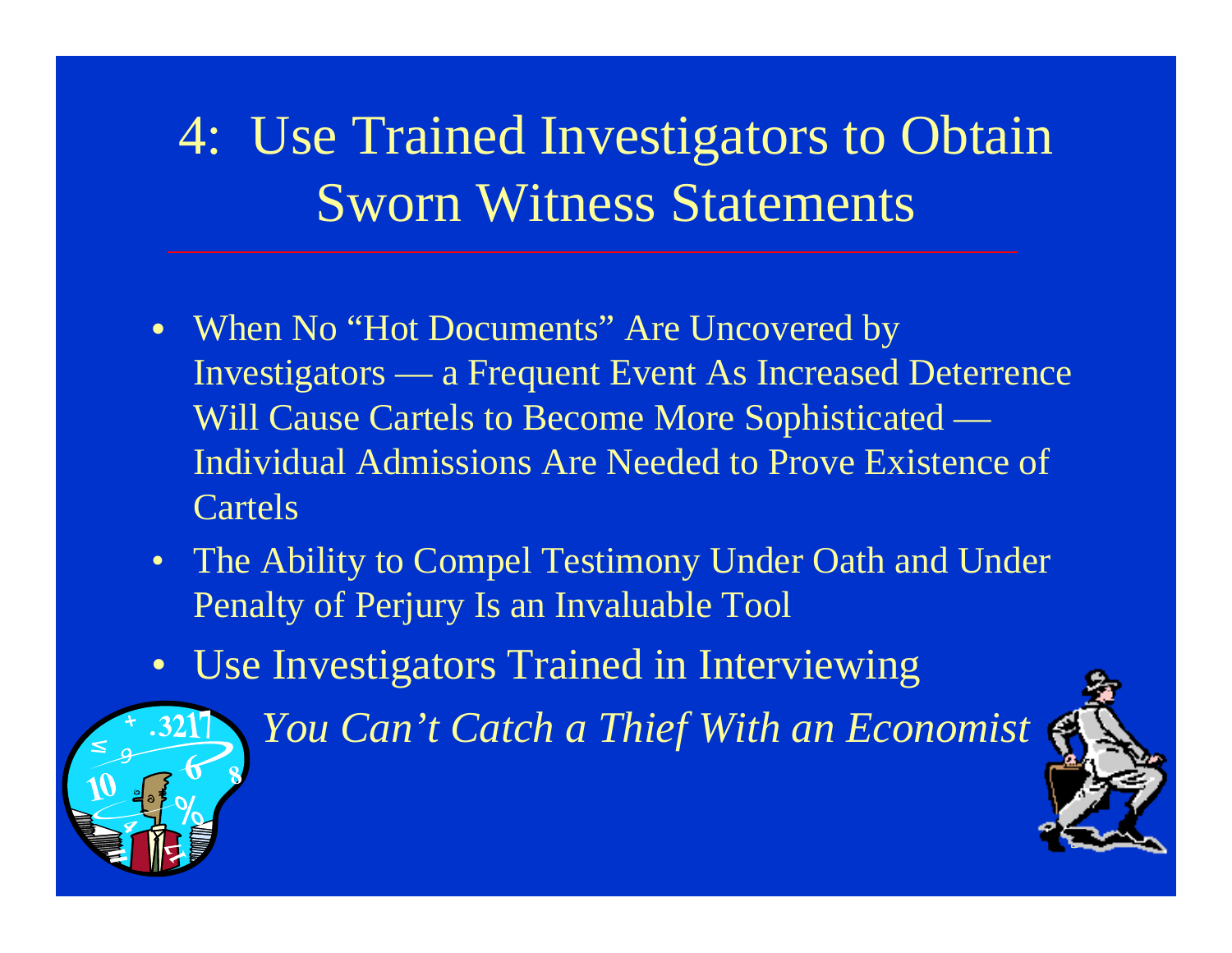5: Reward Cooperation and Penalize Those Who Fail to Accept Responsibility

- $\bullet$  Heightened importance of obtaining the cooperation of inside participants in cartel cases
- $\bullet$ • Inducing self reporting by implementing an effective leniency program
- $\bullet$ • Significant rewards for the second in the door



6 Using "the stick" on those who lose the race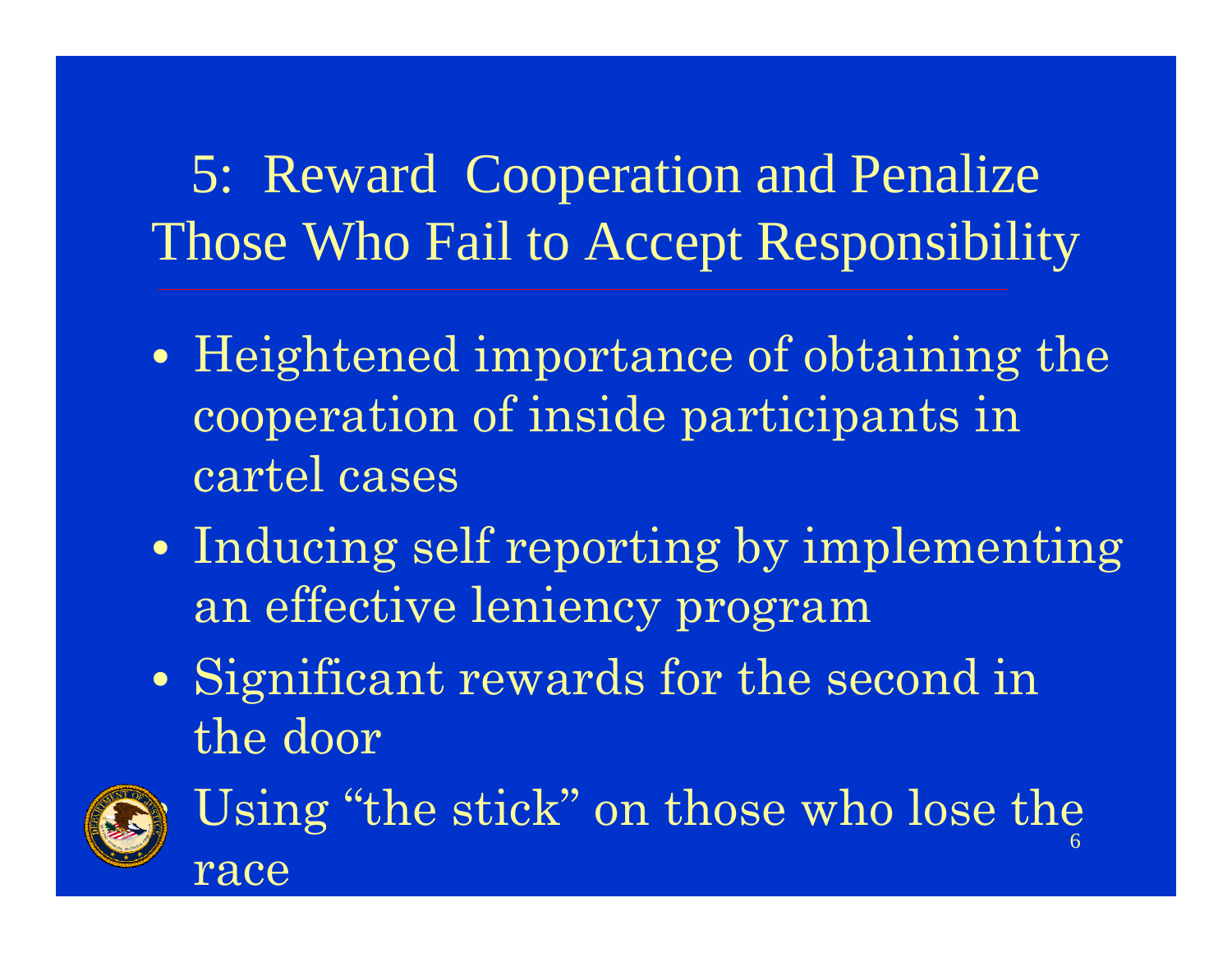6: Maximize Transparency and Predictability Across Enforcement Policies

- $\bullet$ • Prospective cooperating parties come forward in direct proportion to the predictability and certainty of their treatment following cooperation
- Establish transparent standards also for:
	- opening "hard core" cartel investigations
	- deciding whether to bring charges



calculating and imposing sanctions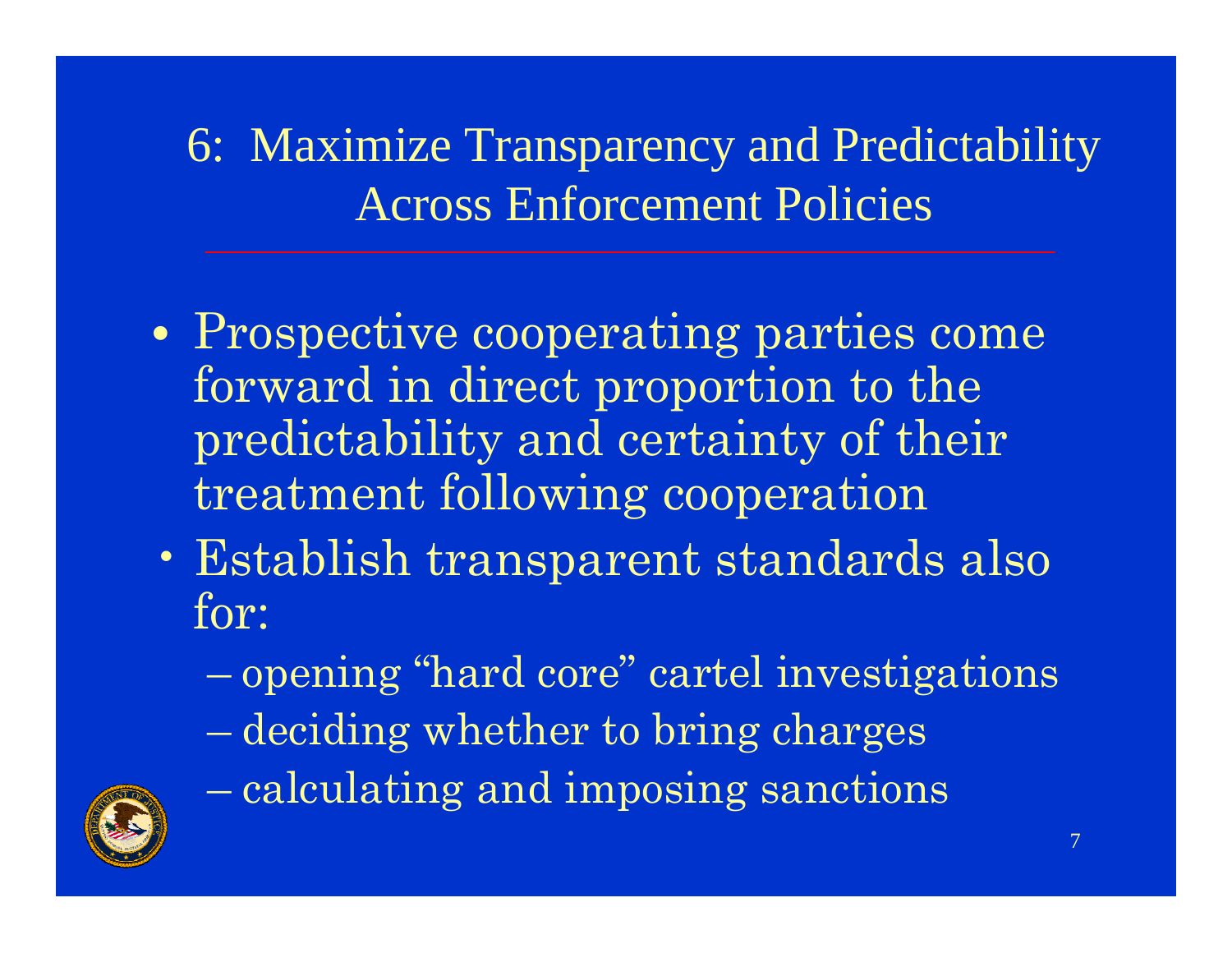7: Vigorously Prosecute Conduct Aimed At Obstructing An Investigation

- Results of ICN cartel workshop survey
- High incidence of document destruction, false statements, and witness tampering in cartel investigations
	- Highly sophisticated offenders with a lot to lose
- To deter obstruction, punishment for obstruction needs to be on par with potential sentence if convicted of cartel offense
- Proof of obstruction is the best evidence of consciousness of guilt

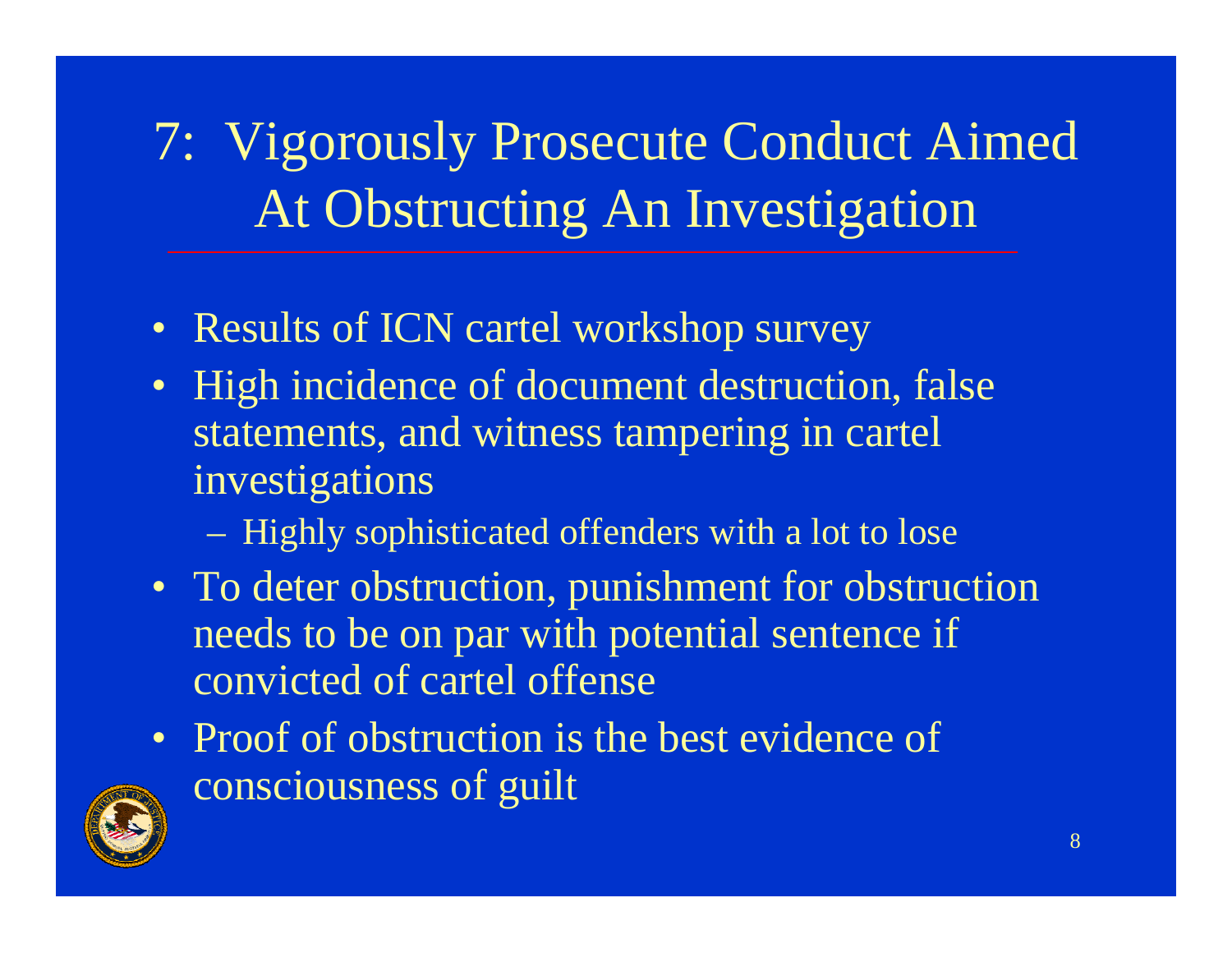# 8: Develop Cooperative Relationships With Other Law Enforcement Agencies

- Cooperation and Coordination With: – Public Prosecutor
	- Other Domestic Investigative Agencies
	- Foreign Competition Authorities
	- Government Procurement and Debarment Agencies
- Cooperative Relationships:
	- Generate New Leads



Assist Investigations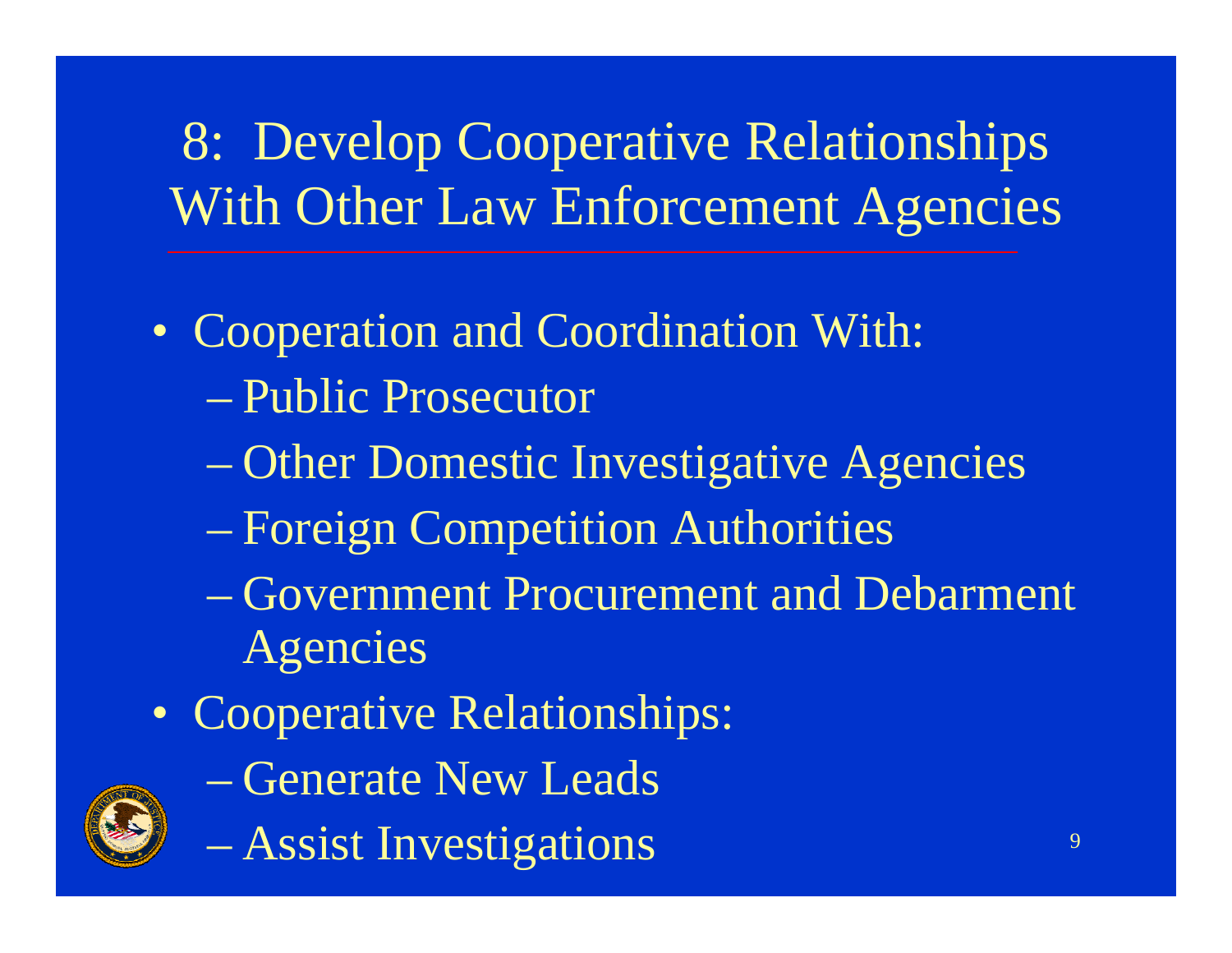9: Investigate Cartel Offenses Together With Other Related Offenses

- Great source for leads and for creating "inducements" to cooperate
	- Exposure to sanctions for a collateral offense can lead to cooperation on the cartel offense
- E.g., Kickbacks paid to purchasing agents in order to corrupt the competitive bidding process charged as fraud and/or bribery



 Tax offenses for failing to report kickbacks as income